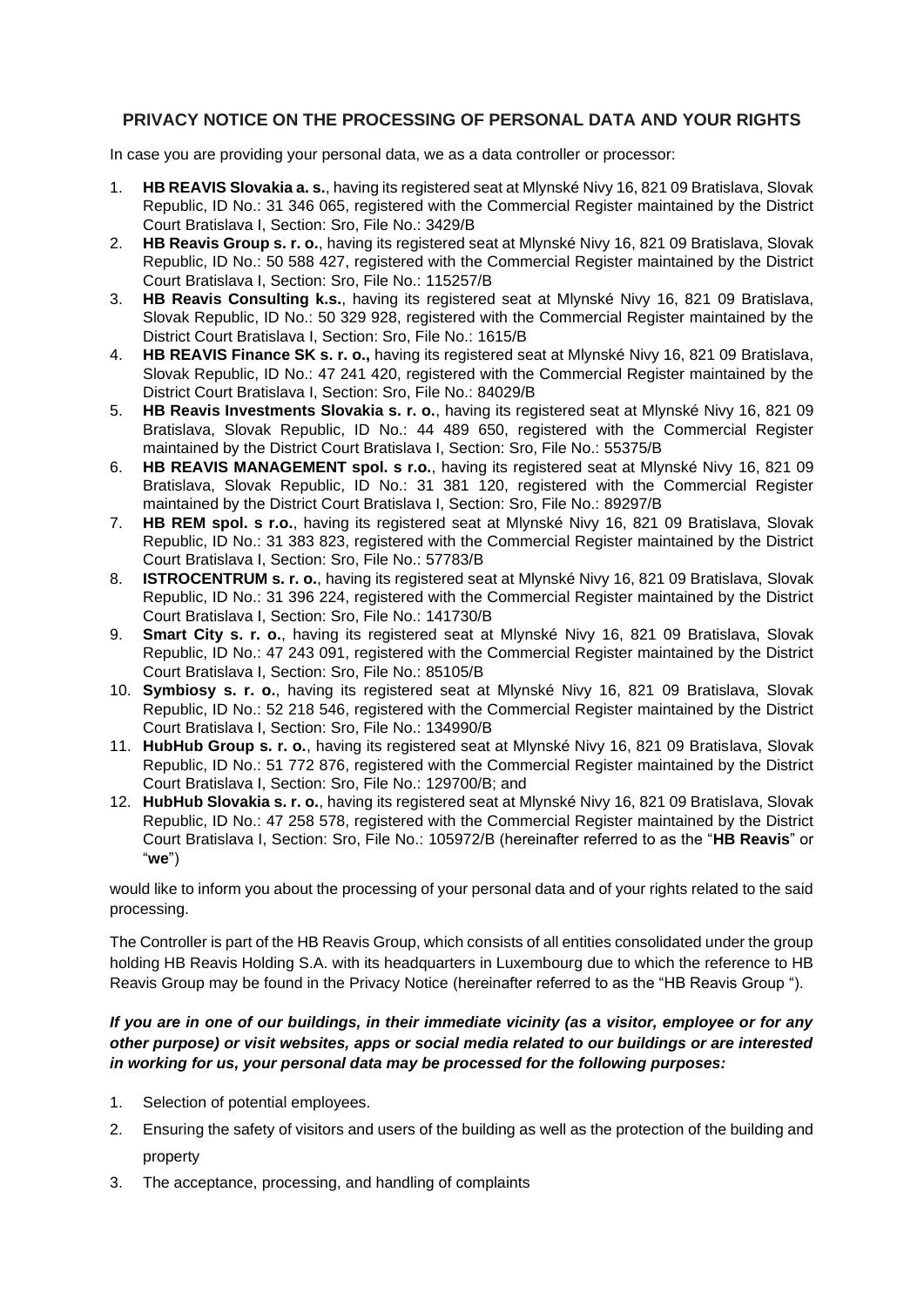- 4. The issuing of entry cards
- 5. Mutual communication
- 6. The sending of reminders
- 7. Promotion of our brand, goodwill, services, and events
- 8. The operation of a "help desk"
- 9. The administration of incidents in our buildings
- 10. Sending of newsletters
- 11. Organization and administration of an event.
- 12. Assessing the clients' experience (Net Promoter Score)
- 13. The "More by HB Reavis" application
- 14. Performance of customer due diligence (CDD)
- 15. GDPR complaints

### **1. Selection of potential employees.**

### **Description of our purpose and legitimate interests:**

In case of vacant position at HB Reavis, we look for the best fit to fill in this vacancy. When doing that, we collect the CVs from the applicants directly or from third persons recommending the potential applicant. After reviewing the CVs of the applicants, we invite them for personal interviews after which we send them follow-up information. If you are submitting your CV proactively (i.e. not for an open position) or would still like to hear from us after we have completed the recruitment process for an open position, we may, with your consent, store your CV for the purpose of contacting you in the future regarding the job opening.

### **What is our legal basis for the processing of your personal data?**

If you send us your CV regarding the specific vacant position, we process your personal data on the basis of the performance of a contractual relationship and your request prior to entering into a contract under Article 6 (1) (b) of GDPR (in case of failure to provide us with the personal data, we cannot enter into a contract with you). If you want us to keep your CV in our database, we process your personal data on the basis of a consent under Article 6 (1) (a) of GDPR. By granting the consent you further acknowledge that you can withdraw the consent electronically by clicking on "Privacy Management" on our web page. Here you can withdraw the consent before the lapse of the time you granted it for, i.e., at any time. Withdrawal of the consent is without prejudice to the lawfulness of our processing of your personal data prior to such withdrawal.

### **What kind of personal data do we process?**

Personal data included in the CV (such as name, surname, date of birth, address, e-mail, phone number etc.).

#### **How long do we store your personal data?**

In case of applying for particular vacant position, we store your personal data until the end of the recruitment process. If you give us your consent to store your CV for future vacant positions, we store it for 2 years.

### **2. Ensuring the safety of visitors and users of the building as well as the protection of the building and property**

### **What is our purpose for and legitimate interest in processing your personal data?**

The protection of our buildings and the safety of the people using our buildings are the key elements and the number one priority in our business activities. For us to be able to ensure the proper level of protection and safety, we installed a video monitoring system (CCTV). When entering the buildings or if you are near them, the CCTV might record you. If you enter the building or garage, we will process your personal data in the following ways:

a) We scan your vehicle licence plate number (LPNo) if you use the intercom system located at the garage ramp.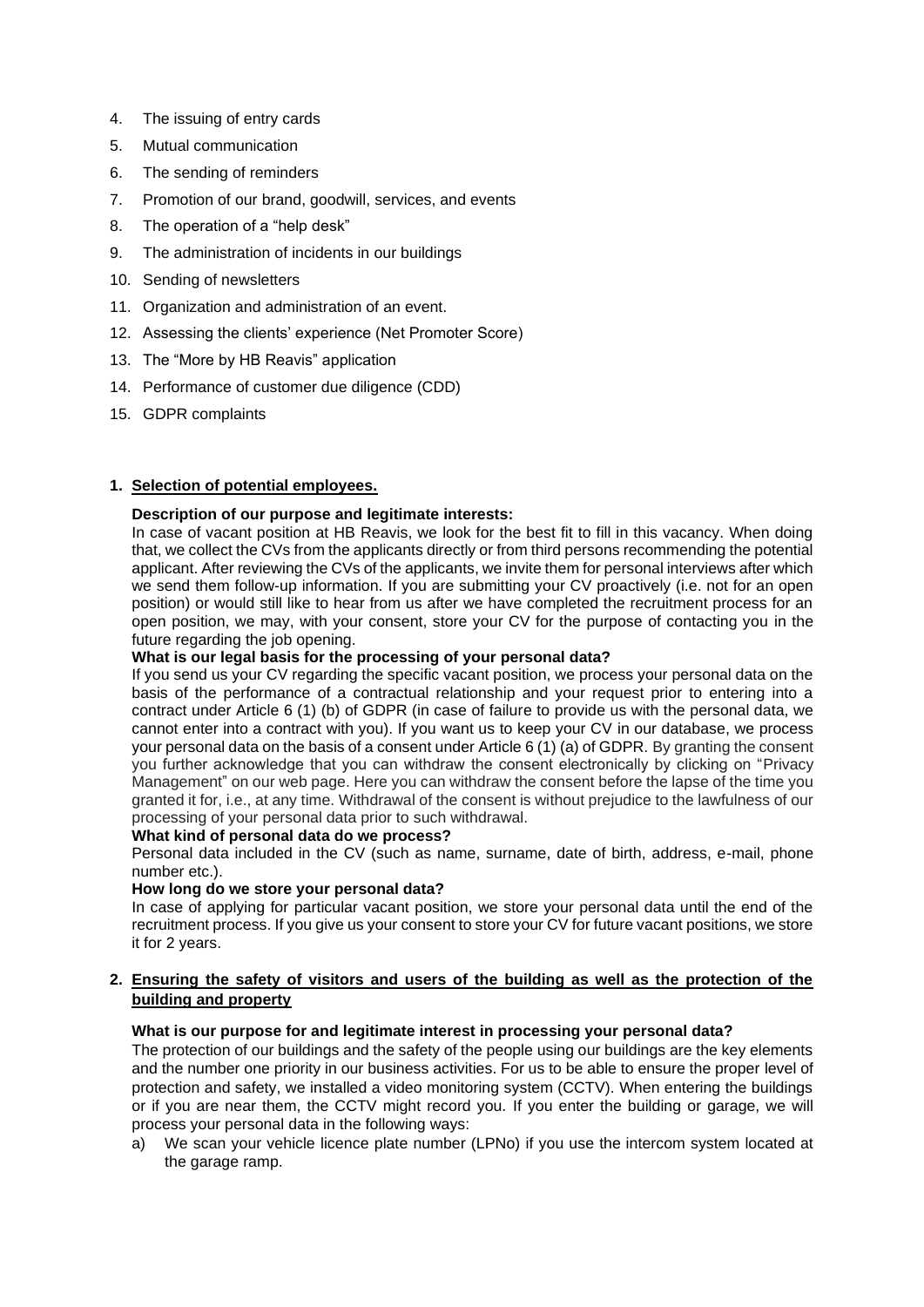- b) We scan your LPNo if the LPNo recognition technology for the automatic opening on the garage ramp for authorised vehicles is used in conjunction with the vehicle or enter the garage using an entry card.
- c) We scan your LPNo when opening the garage ramp in order to ensure free parking. Once the free parking period expires, we process this data in order to determine the exact parking fee.
- d) We collect data regarding the entry card upon entry and departure through contact points in the building, i.e., from the public part to the private part of the building, so that we ensure access for authorised persons only.
- e) We produce your visual images by means of an installed CCTV camera system, which records the internal spaces of the building, the parking lot and part of the area outside the building.
- f) In case you are visiting the premises of the building or attending an event organized by one of the tenants at the building we need to register you at the reception for safety and protection purposes. While registering you at the reception, we need to process your personal data as we want to fulfill our purpose and legitimate interests to the fullest.

## **What is our legal basis for the processing of your personal data?**

We process your personal data based on the legitimate interests under Article 6 (1) (f) of GDPR for the protection of our rights and interests and for ensuring security in our premises.

### **What kind of personal data do we process?**

- a) A photograph of your LPNo.
- b) A photograph of your LPNo.
- c) A photograph of your LPNo.
- d) Card number, place, and entry time.
- e) A visual image of you.
- f) Name, surname, ID number, identification of the tenant (if attending a tenant's event) and date and time of the entry.

## **How long do we store your personal data?**

- a) We store your personal data for 7 days.
- b) We store your personal data for the duration of the accounting year
- c) We store your personal data for 6 months.
- d) We store your personal data for 6 months.
- e) We store your personal data captured by cameras located in the building or in the parking lot and on the outside of the building for 15 days.
- f) We store your personal data for 90 days.

### **3. The acceptance, processing, and handling of complaints**

### **What is our purpose for and legitimate interest in processing your personal data?**

In each lift in the building, there are voice communicators through which it is possible to contact the central security desk of the building in real time should a problem arise. These calls are recorded so that in case of a complaint associated with the handling of a problem, we have an audio recording of the given event available.

### **What is our legal basis for the processing of your personal data?**

In the cases of the acceptance, processing, and handling of complaints, we process your personal data based on the legitimate interests under Article 6 (1) (f) of GDPR.

**What kind of personal data do we process?**

### An audio recording of the complaint or call.

**How long do we store your personal data?**

We store your personal data for 15 days.

### **4. The issuing of entry cards**

## **What is our purpose for and legitimate interest in processing your personal data?**

For us to permit you to enter the premises of your employer, we will issue you an entry card that grants you access to the restricted premises of the building.

### **What is our legal basis for the processing of your personal data?**

We process your personal data based on the legitimate interests under Article 6 (1) (f) of GDPR to issue entry cards.

### **What kind of personal data do we process?**

Name, surname, and the business name of your employer

**How long do we store your personal data?**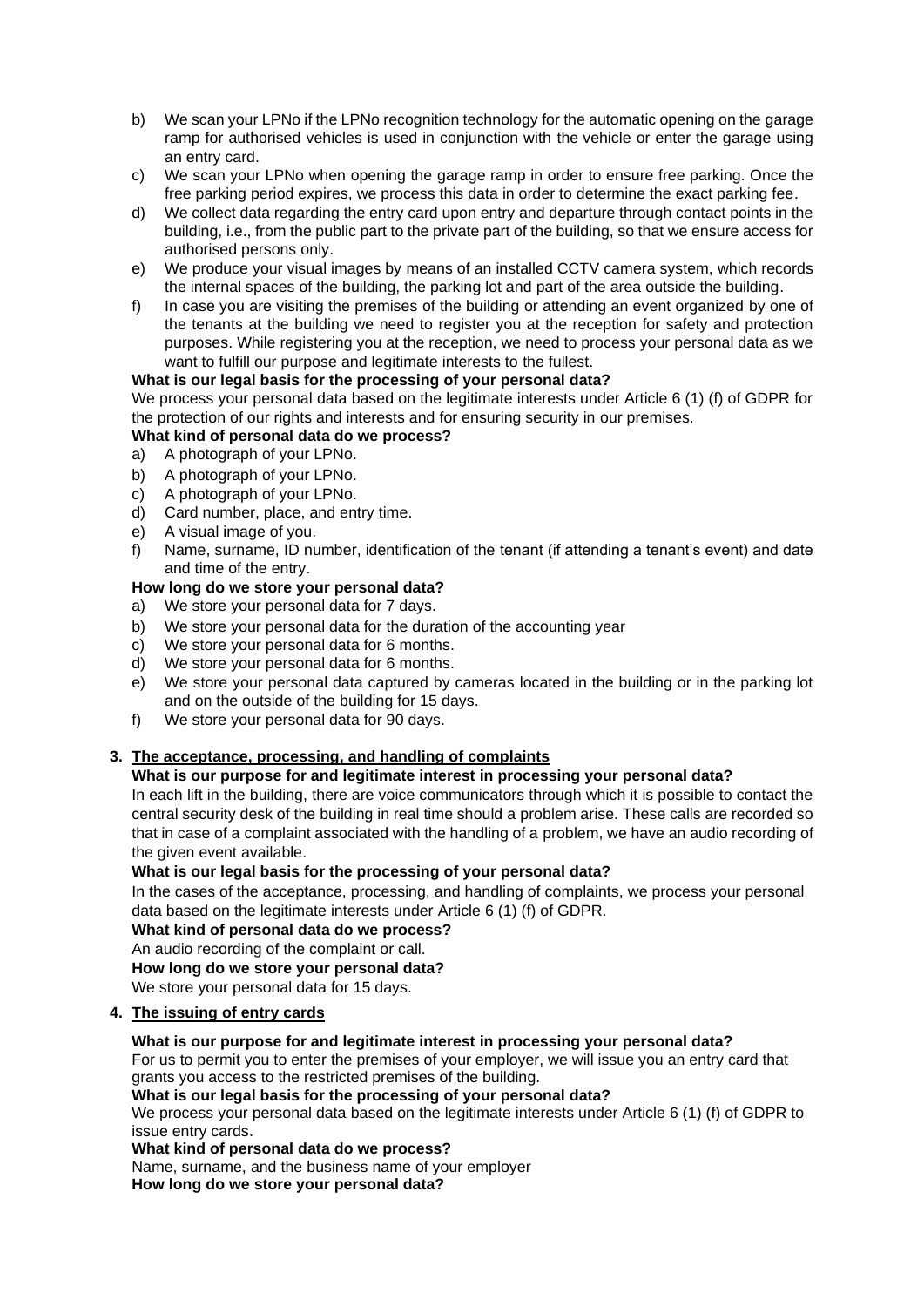For the duration of your contractual relationship with our tenant or the duration of the rental relationship, whichever relationship ends first.

## **5. Mutual communication**

### **What is our purpose for and legitimate interest in processing your personal data?**

Our philosophy is to always be open and transparent. This includes being open to communication from any person interested in us. To fulfil this goal, we created several types of contact forms that can be used to contact us. Additionally, we have also published the email addresses of employees working for us so you can contact them at any time with any questions related to our buildings or business activities and the business you may have. However, to ensure effective, flawless, and clear communication, we must process some of your personal data.

Moreover, when executing the sales/leasing process with our (potential) clients we strive to maintain very effective and transparent communication canal. To fulfil this purpose, we use the CRM database filled with contact data (including personal data) of our (potential) clients or their employees. We do this to ensure effective and flawless communication with the (potential) clients and to build a database consisting of all our business partners.

### **What is our legal basis for the processing of your personal data?**

If you contact us or any employee via email or a web-based form, we process your personal data based on the legitimate interests under Article 6 (1) (f) of GDPR.

### **What kind of personal data do we process?**

Name, surname, email address and phone number. For the purposes of the CRM database, in addition to the aforementioned data, we also process job title and employer identification data.

#### **How long do we store your personal data?** We keep your personal data until you unsubscribe from our contact database.

### **6. The sending of reminders**

### **What is our purpose for and legitimate interest in processing your personal data?**

We also process your personal data for the purpose of sending reminders related to unsent webpage forms. Whenever you start filling out any webpage form published on our website, we automatically process the personal data you fill in. In some cases, you might forget to send the form. Therefore, we use the automatically saved personal data to remind you to finish filling out the form or to send the filled-out form.

#### **What is our legal basis for the processing of your personal data?**

We process your personal data based on the legitimate interests under Article 6 (1) (f) of GDPR to send you reminders related to unsent webpage forms.

#### **What kind of personal data do we process?**

Personal data requested by the webpage form (such as name, surname, email, phone number, etc.). **How long do we store your personal data?**

We store your personal data for 30 days.

## **7. Promotion of our brand, goodwill, services, and events**

### **What is our purpose for and legitimate interest in processing your personal data?**

We may process your personal data by taking photographs and audio-visual recordings, which are used for the purpose of and legitimate interest in the promotion of our events and services and to help us improve our brand and goodwill by publishing the photographs (where it is possible that you will appear) and audio-visual recordings on our social media profiles such as YouTube, LinkedIn, Facebook, Twitter and Instagram, as well as via other channels such as our websites.

### **What is our legal basis for the processing of your personal data?**

We process your personal data based on the legitimate interests under Article 6 (1) (f) of GDPR. **What kind of personal data do we process?**

Photographs or/and audio-visual images of you. In the case of private events, also your name, surname and email address will be processed.

### **How long do we store your personal data?**

We may process your personal data for the entire existence of the HB Reavis Group.

## **8. The operation of a "help desk"**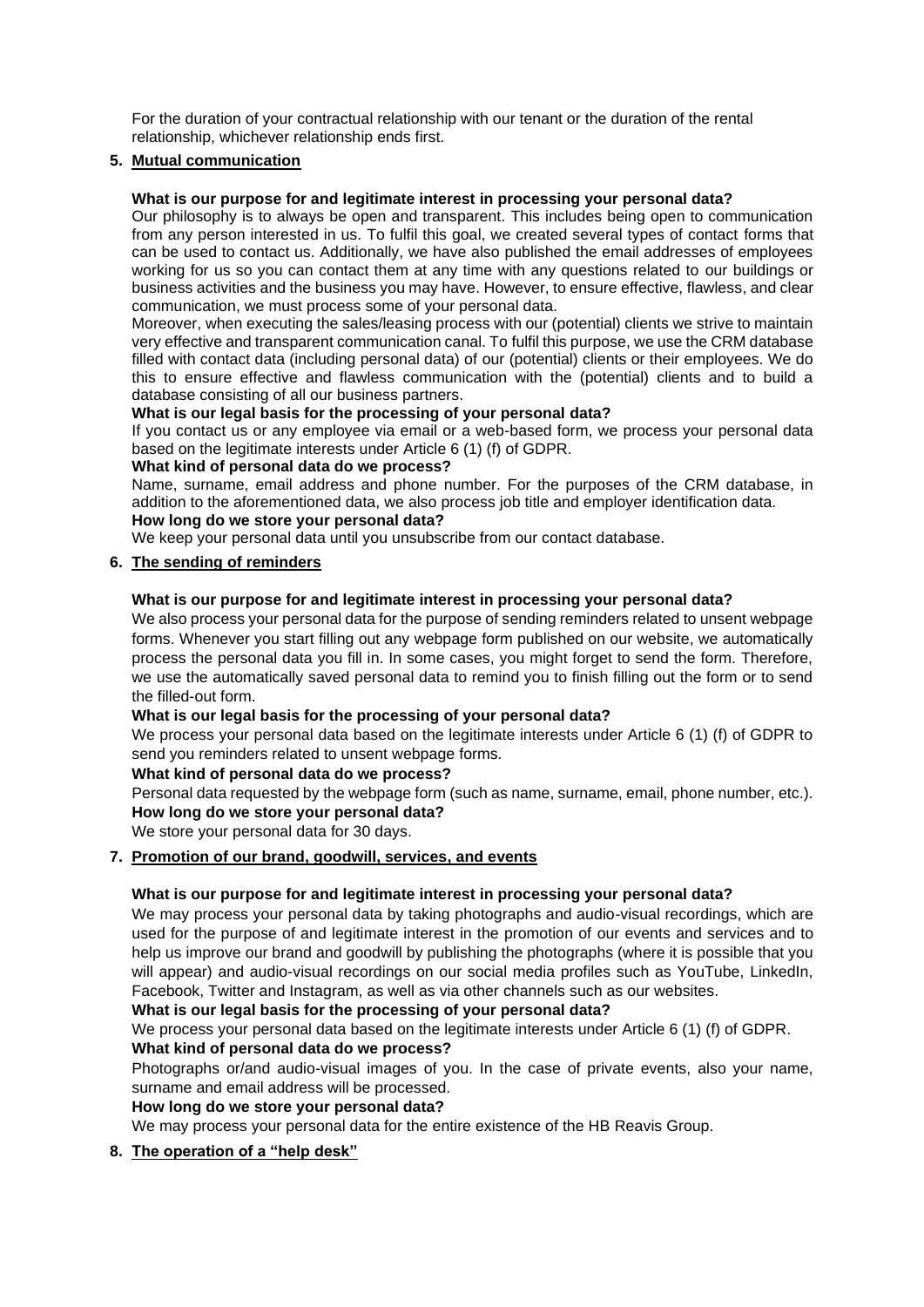### **What is our purpose for and legitimate interest in processing your personal data?**

We process your personal data to ensure that our contractual obligations arising from the contract with a third party (our tenant and the company on whose behalf you are acting), in which you are in the position of the contact person, are effectively fulfilled. Based on the contract with your employer, we provide a help desk application for reporting issues in connection with the building in which the offices of your employer are situated. To properly use the application, you or your employer provided us with your personal data, as you are the designated person for communication in the application. We need to process your personal data to ensure effective, flawless, and clear communication, as well as to ensure the fulfilment of our obligations towards the companies on whose behalf you are acting.

### **What is our legal basis for the processing of your personal data?**

We process your personal data based on the legitimate interests under Article 6 (1) (f) of GDPR. **What kind of personal data do we process?**

Title, name, surname, position, place of work, signature, email address, phone number, the identification information of your employer.

### **How long do we store your personal data?**

During your contractual relationship with our tenant or the duration of the rental relationship, whichever relationship ends first.

### **9. The administration of incidents in our buildings**

#### **What is our purpose for and legitimate interest in processing your personal data?**

Your personal data is processed for the purpose of the administration of incidents that occur in our buildings, such as car accidents in the parking lot, etc. When such an incident occurs, it is necessary to fill out an incident form for insurance purposes and other legal matters.

#### **What is our legal basis for the processing of your personal data?**

Your personal data is processed during the insurance event in accordance with Article 6 (1) (f) GDPR, i.e., we process your personal data on the basis of legitimate interests.

#### **What kind of personal data do we process?**

The requested data on the insurance form.

#### **How long do we store your personal data?**

We store your personal data only during the time that it is strictly necessary to deal with the insurance event.

#### **10.Sending of newsletters**

#### **What is our purpose for processing your personal data?**

We also process your personal data for the purpose of direct marketing. To ensure the promotion of our products and services, improving our brand and goodwill we will provide you with our newsletters, invitations to our events, marketing alerts and follow-up marketing materials via the various available channels such as email marketing communication, SMS messages, pop-up windows, online remarketing ads (Google Ads, Facebook ads, native ads…).

Moreover, we will be sending you information regarding the ongoing construction of our buildings in your neighborhood. This information will mainly concern the current state of construction, planned progress or associated constraints. We will provide you with HB Reavis Group marketing activities related to the above-mentioned construction in case. When building our projects, we realize that it also affects the neighborhoods around the construction site. Therefore, we strive to have the best possible relationship with the residents living around the construction site. In order to achieve that, we maintain the transparent communication in which we share all the information regarding the construction.

#### **What is our legal basis for the processing of your personal data?**

We process your personal data based on consent under Article 6 (1) (a) of GDPR.

#### **What kind of personal data do we process?**

Name, surname, email, and phone number.

#### **How long do we store your personal data?**

If you give us consent to provide you with our marketing content and (neighbour) newsletter, we store your personal data until you unsubscribe from our consent database. By granting the consent you further acknowledge that you can withdraw the consent electronically by clicking on "unsubscribe" in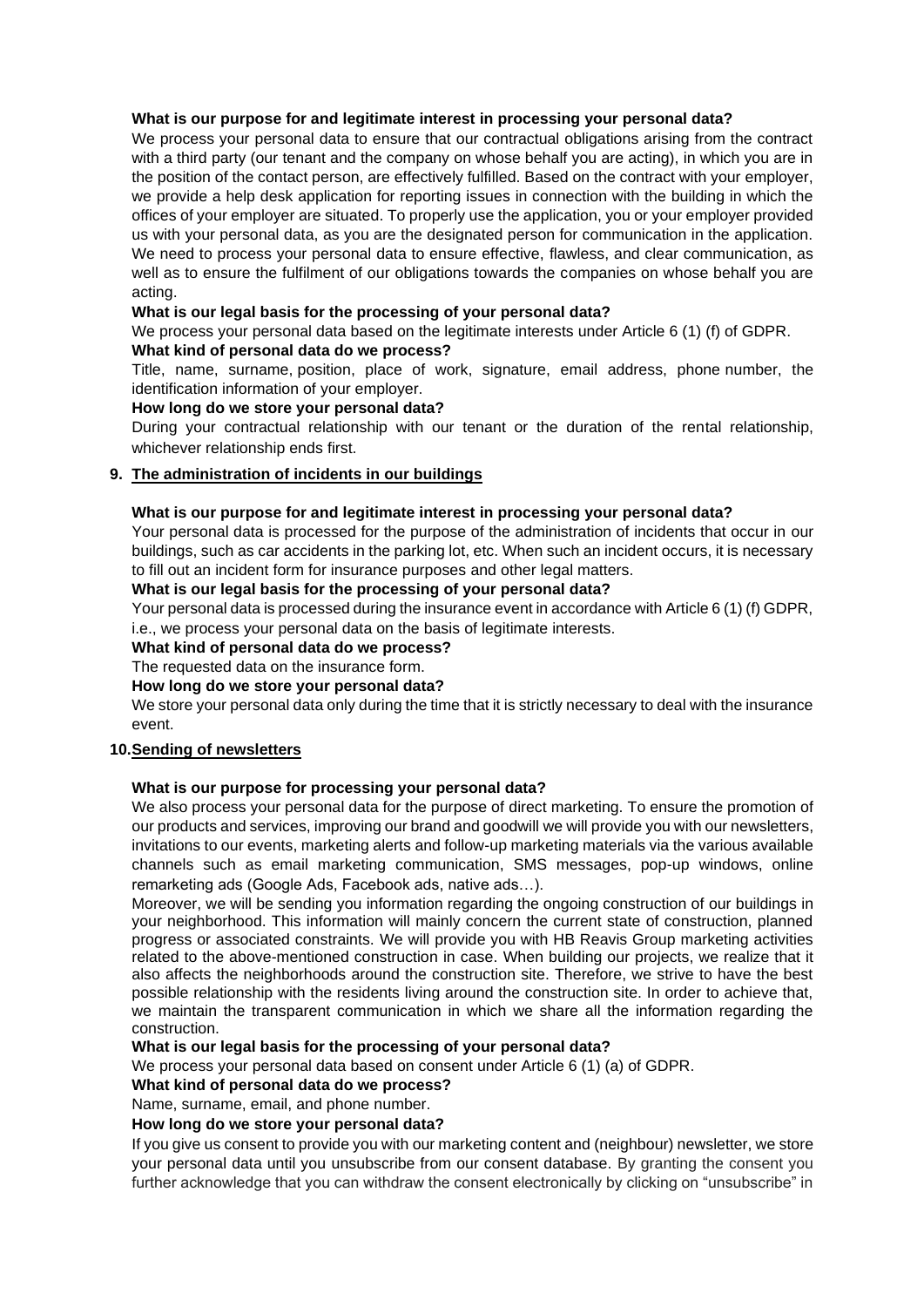any of our e-mail sent to you or by clicking on "Privacy Management" on our web page. Here you can withdraw the consent before the lapse of the time you granted it for, i.e., at any time. Withdrawal of the consent is without prejudice to the lawfulness of our processing of your personal data prior to such withdrawal.

### **11.Assessing the clients' experience (Net Promoter Score)**

#### **What are our purpose and legitimate interests for the processing of your personal data?**

After we lease/sell our offices/building we evaluate the clients' experience and happiness with our business relationship and with the leased/sold offices/building by collecting surveys from the clients or their employees (i.e., Net Promoter Score).

### **What is our legal basis for the processing of your personal data?**

We process your personal data on the basis of the legitimate interests under Article 6 (1) (f) of GDPR. **What kind of personal data do we process?**

We process name, surname, e-mail address, phone number, position, and identification of the employer.

#### **How long do we store your personal data?**

We only process your personal data for the time strictly necessary to carry out the assessment.

### **12.Organization and administration of an event.**

### **Description of our purpose and legitimate interests:**

Your personal data is processed for the purpose of ensuring your attendance at the event (e.g., processing of your personal data during the ticket purchase or for sending the invitation) and administration of matters regarding the event. This purpose includes mainly efficient communication relating to the event, proper performance of the event, providing you with the notices about the event, collecting feedback, notification about the changes, ensuring the examination of your complaint or claim, carrying out our obligations arising from our mutual contract and for verification process.

### **What is our legal basis for the processing of your personal data?**

We process your personal data on the basis of the performance of a contract or pre-contractual relations in accordance with Article 6 (1) (b) of GDPR. The conclusion and the fulfillment of the contract are possible only if we can process your personal data. In case that the personal data is not provided, we will not be able to enter the contract with you and so to provide your attendance at the event.

#### **What kind of personal data do we process?**

Name, surname, e-mail, and telephone.

#### **How long do we store your personal data?**

We only process your personal data for the time strictly necessary to ensure the organization and administration of our event.

#### **13.The "More by HB Reavis" application**

For more information on how we process your personal data when you use the More by HB Reavis app, please **[click here](https://hbreavis.com/wp-content/uploads/2022/04/GDPR_PrivacyNotice_AllActivities_MorebyHBReavis_ENG_20220323.pdf)**.

### **14.Performance of customer due diligence (CDD)**

### **Description of our purpose and legitimate interests:**

Performance of customer due diligence (CDD) procedures are required to comply with regulation, especially in the area of Anti-money laundering and counter-terrorism financing (AML-CTF), including for example your identification and/or verifying your identity and other data required by law.

# **What is our legal basis for the processing of your personal data?**

Legal basis for processing of your personal data in connection to CDD procedure is legal obligation under Article 6 (1) (c) of GDPR.

In case that the personal data are not provided, the transaction / business cannot be completed. **What kind of personal data do we process?**

Name, surname, e-mail, date of birth, place of birth, birth number, residential address, citizenship, identification document (such as passport, driving license, utility bill and bank statement), function, signature, financial information (such as taxes, wealth, source of finances etc.)

**For how long we will process your data?**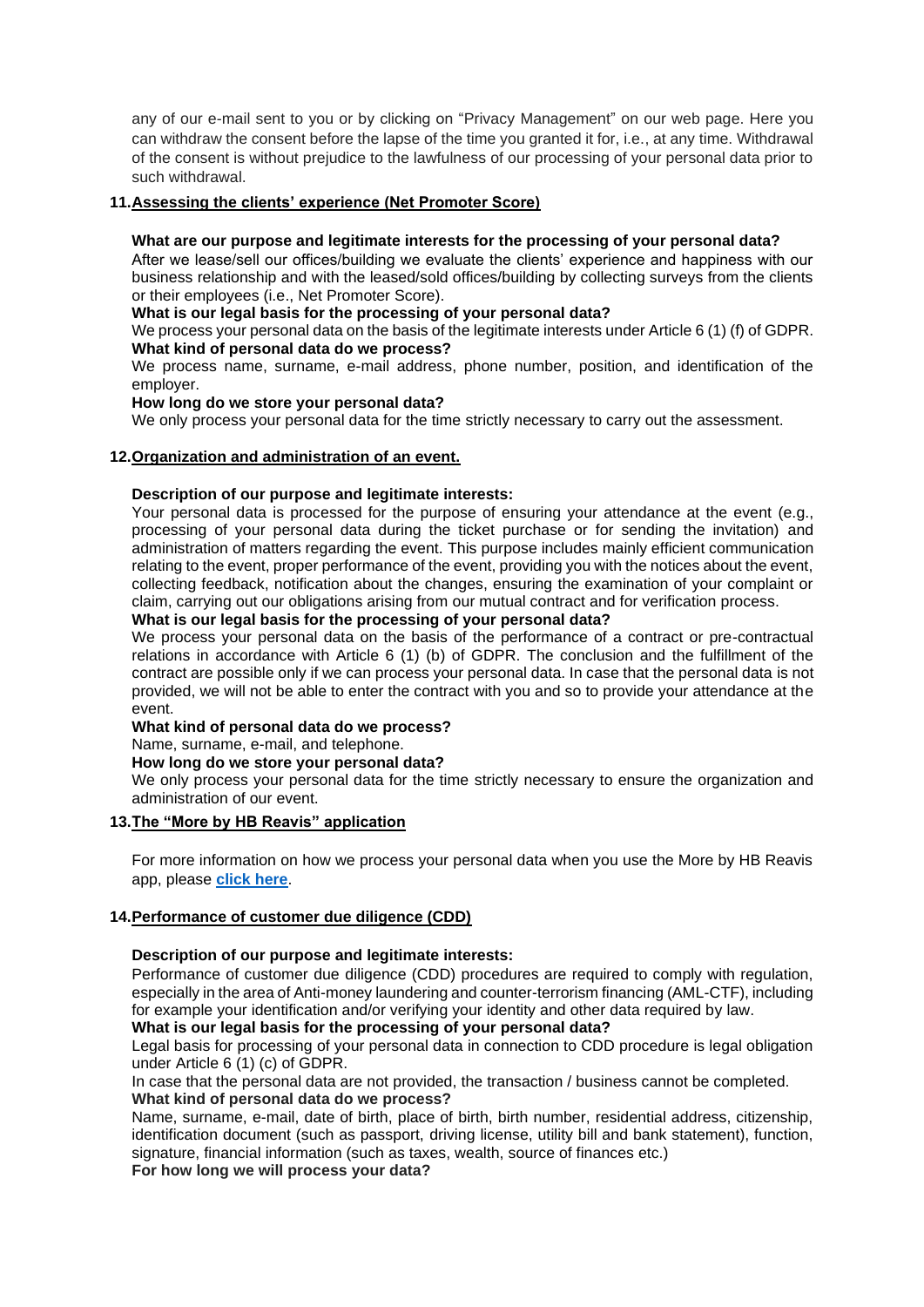Since the statute-barred period applies, HB Reavis is obliged to store your personal data from 5 to 10 years after the termination of the contractual relationship with you or after the completion of the transaction.

#### **15.GDPR complaints**

#### **What are our purposes for the processing of your personal data?**

We strive to protect your privacy as much as possible, and therefore we process your personal data in compliance with GDPR and all other relevant laws. However, if you disagree with the way we handle your personal data, you can exercise your rights via our Data Protection Officer. To ensure that your complaint is handled, some of your personal data has to be processed.

#### **What is our legal basis for the processing of your personal data?**

Your personal data is processed while handling your complaint in accordance with Article 6 (1) (c) GDPR, i.e., the processing is necessary for compliance with a legal obligation to which our company is subject.

#### **What kind of personal data do we process?**

Personal data provided by you when submitting the complaint (such as name, surname, email, phone number, etc.).

#### **How long do we store your personal data?**

We store your personal data strictly during the time necessary to deal with the complaint.

Once we no longer need your personal data for the purposes for which we processed it, we will delete your personal data or archive it for the period of time specified by law or the archiving plan.

#### **With whom do we share your personal data?**

We may also share your personal data with companies within the HB Reavis Group or with our business partners with whom we have entered a contract due to their status as processor, controller, or joint controller. We may also be obliged to disclose your personal data to state authorities and public authorities, (courts and law enforcement authorities i.e. (police and prosecutor), and only to the extent necessary as required by applicable and effective law to exercise their power.

In addition to the companies listed above, we use the following categories of intermediaries: data centres, hosting - marketing tools - analysis and tracking tools - events, surveys - business operations / management tools - task management and communication tools.

We use analytical and marketing tools (e.g. Google Analytics, Facebook Pixel, LinkedIn Pixel, Hotiar, Luigi´s Box, HubSpot) that collect third-party cookies. The information about your use of websites (including your IP address) generated by the cookies will be transmitted to and stored by the abovementioned companies also on servers in the United States. We will use this information for the purpose of evaluating your use of the website, compiling reports on website activity for website operators and providing other services relating to website activity and internet usage. These companies will not associate your IP address with any other data held by them. You may refuse the use of cookies by selecting the appropriate settings on your browser. However, please note that if you do this you may not have full functionality of this website. By using our websites, you acknowledge that the above – mentioned companies may process data in the manner and for the purposes set out above.

#### **The processing of personal data together with social media platforms**

HB Reavis and (i) facebook.com and (ii) instagram.com, (iii) linkedin.com, (iv) youtube.com, (v) pinterest.com, (vi) spotify.com, (vii) apple music, (viii) Amazon music, (ix) SoundCloud.com, (x) Deezer.com, (xi) Tidal.com, (xii) Google play as the controllers of the relevant social media platforms, may in certain cases also process the personal data of data subjects to a limited extent or in the necessary extent as joint controllers. When using the services provided by these operators of social media platforms, HB Reavis accesses the conditions of the operation of this website and has no or only a minimal impact on changing these conditions.

HB Reavis is currently using so-called social plugins from the above-mentioned operators of social networks, which are indicated by their logos on our website. When you visit our website, your browser establishes a direct connection with the servers on which these plugins run. The content of the plugins is transferred directly by these operators of social media platforms to your browser, which then integrates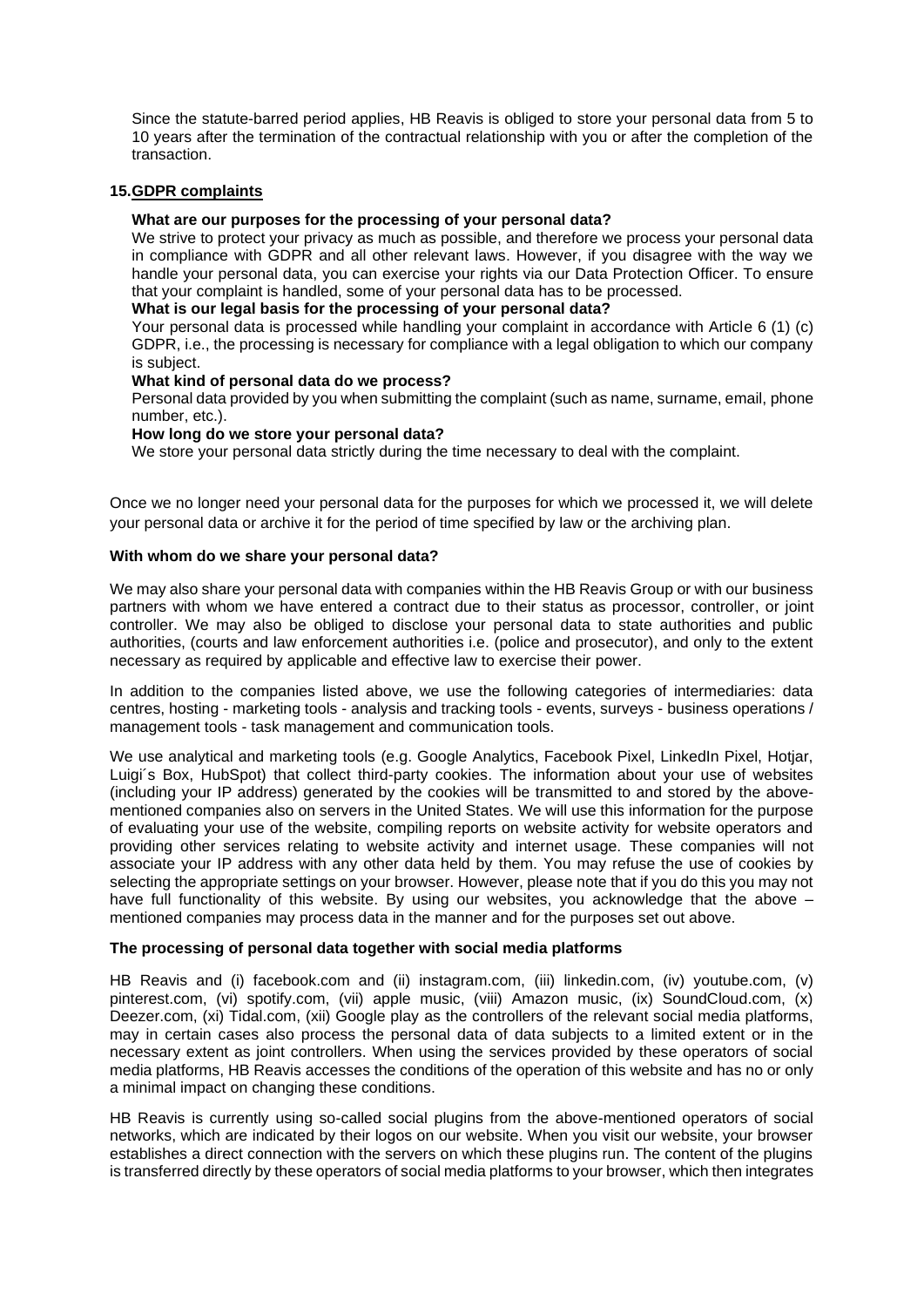it into our website. The integration of the plugins causes these operators of social media platforms to receive the information that you have accessed on the corresponding page of the HB Reavis website. If you are logged in with your social media platform account, the social media platform providers will be able to assign your visit to your account on these social networks. Please note that an exchange of this information already takes place when you visit our website regardless of whether you interact with the plugin or not. If you do not want these operators of social media platforms to gather data about you via our website, you must log out of them before visiting our website. Various functionalities and tools are made available to the data subject by each social media platform provider so the data subject can manage his/her preferences for displaying advertisements and sending messages with advertising content, or the data subject can exercise his/her right guaranteed by GDPR. HB Reavis has no impact on such processing (it may not disable or enable such processing as part of the operation of its sites or media channels) - the creation of site or media channel statistics by the relevant social media platform operators (see above) for HB Reavis. The webpage's statistics are generally based on personal data collected in connection with the visit or the interaction of the data subject with the site or media channel and its content. Within the functionality of webpages and media channels, HB Reavis can be acquainted with these statistics and deal with them. If you do not want these operators of social media platforms to collect information about you through our website, you must log out of them before visiting the website. For more information about how these social networks process your personal data, please see their privacy policy:

Facebook:<https://www.facebook.com/privacy/explanation>

Instagram:<https://help.instagram.com/155833707900388>

LinkedIn: [https://cz.linkedin.com/legal/privacy-policy?](https://cz.linkedin.com/legal/privacy-policy)

Youtube, Google play: <https://policies.google.com/privacy?hl=sk#infocollect>

Pinterest:<https://policy.pinterest.com/en/privacy-policy>

Spotify: <https://www.spotify.com/us/legal/privacy-policy/>

SoundCloud:<https://soundcloud.com/pages/privacy>

Amazon music:

<https://www.amazon.com/gp/help/customer/display.html?nodeId=GX7NJQ4ZB8MHFRNJ>

Apple music:<https://www.apple.com/legal/privacy/data/en/apple-music/>

Deezer:<https://statics-music-analytics.deezer.com/extra/privacypolicy>

Tidal:<https://tidal.com/privacy>

#### **From whom do we get the personal data?**

We get the personal data from you, your employer or third party.

#### **Do we use automated individual decision-making?**

No, we do not use automated individual decision-making.

### **Do we transfer your personal data to third countries?**

Your personal data are processed within the territory of the Slovak Republic and other states of the European Union. Your personal data can be processed by a country outside of European Union if this third country has been confirmed by the European Commission as a country with adequate level of data protection or if other appropriate data protection safeguards exist (for example, binding corporate privacy rules or EU standard data protection clauses).

#### **What are your rights?**

Your rights as a data subject are stated below. Please note that the exact conditions to exercise these rights are set out in detail in Chapter III of GDPR, while in a particular circumstance not all rights may be exercised. You have following rights: